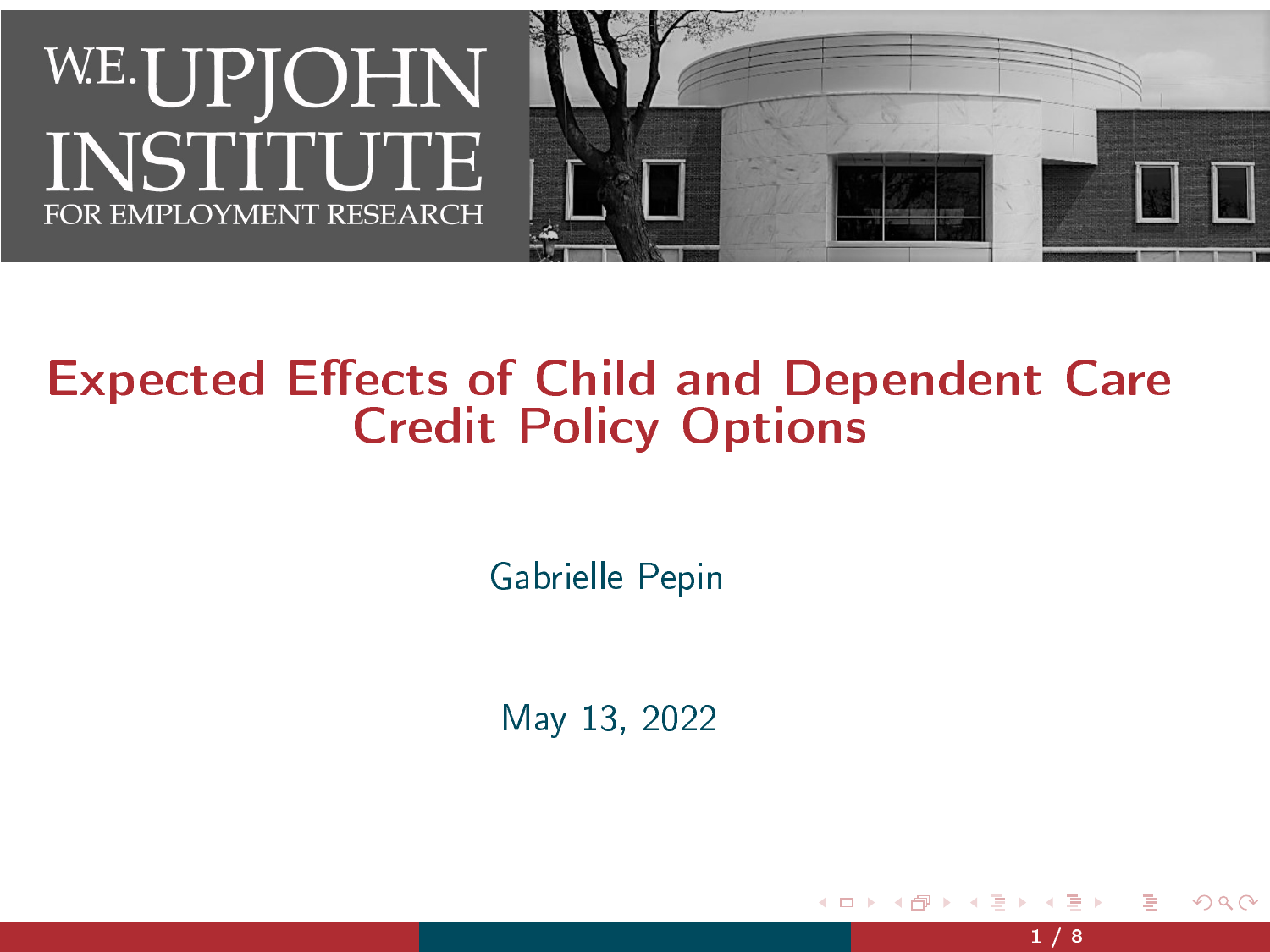▶ Child care is expensive in U.S.

 $\,$ 

 $\mathbf{A} \cdot \mathbf{D} \cdot \mathbf{F} \rightarrow 0$ 

 $\blacktriangleleft$ 

重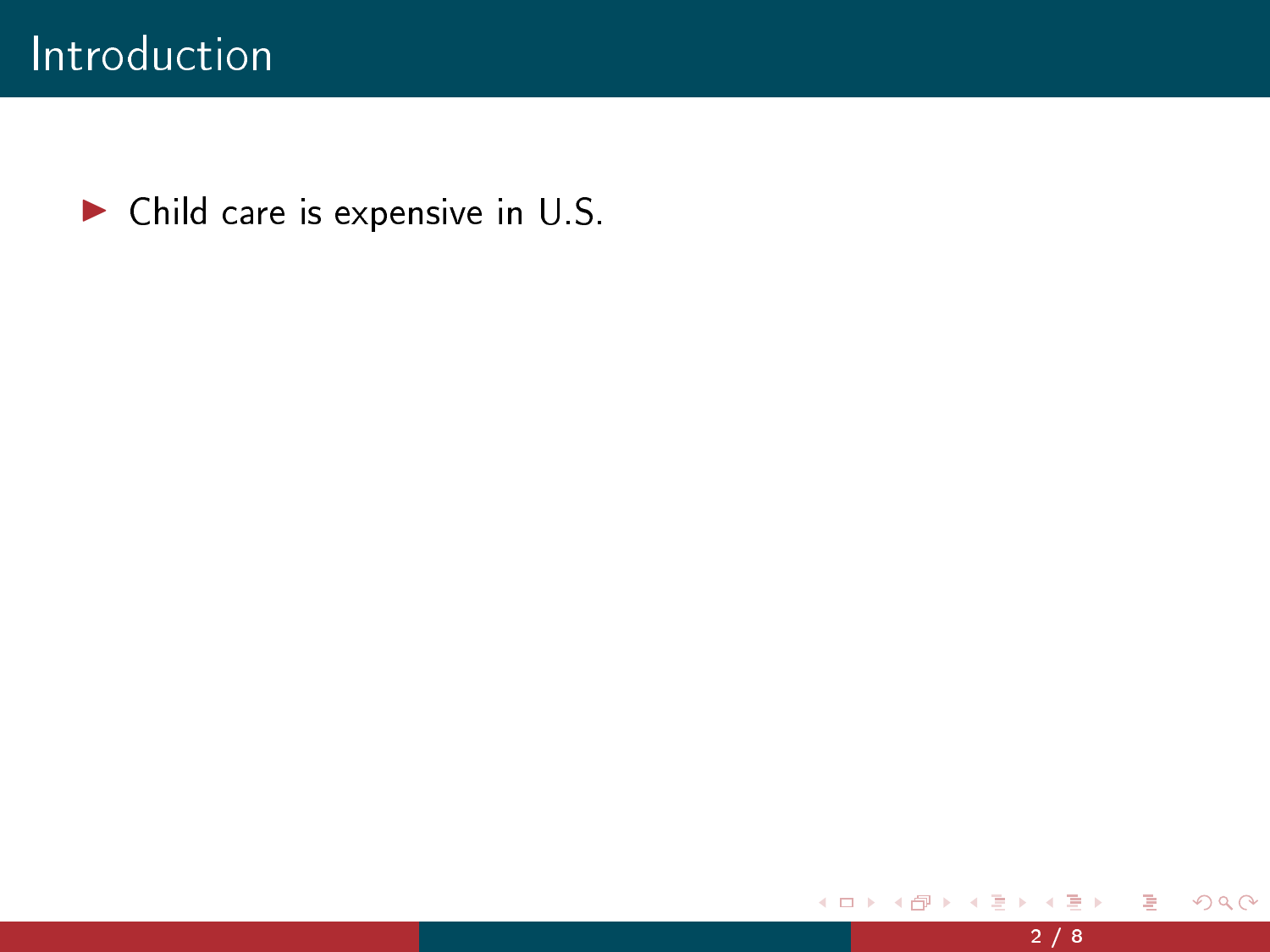$\blacktriangleright$  Child care is expensive in U.S.

▶ In recent years, average household in bottom quartile of income distribution spent nearly 20% of their income on child care (Herbst 2018)

4 0 8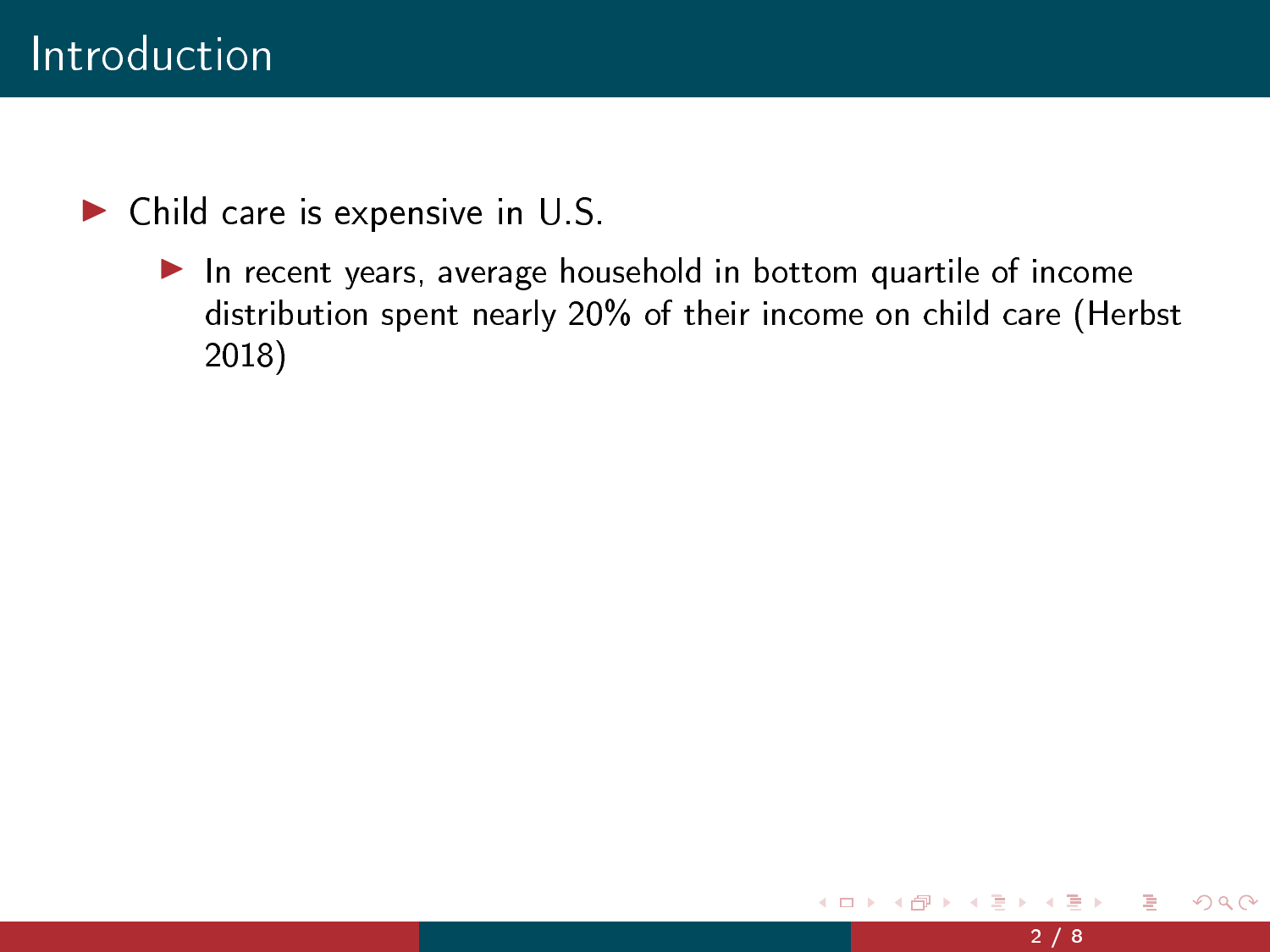$\blacktriangleright$  Child care is expensive in U.S.

- ▶ In recent years, average household in bottom quartile of income distribution spent nearly 20% of their income on child care (Herbst 2018)
- ▶ 40% of mothers of young children who were not working in late March to early April reported child care issues as primary barrier to employment (U.S. Census Bureau 2022)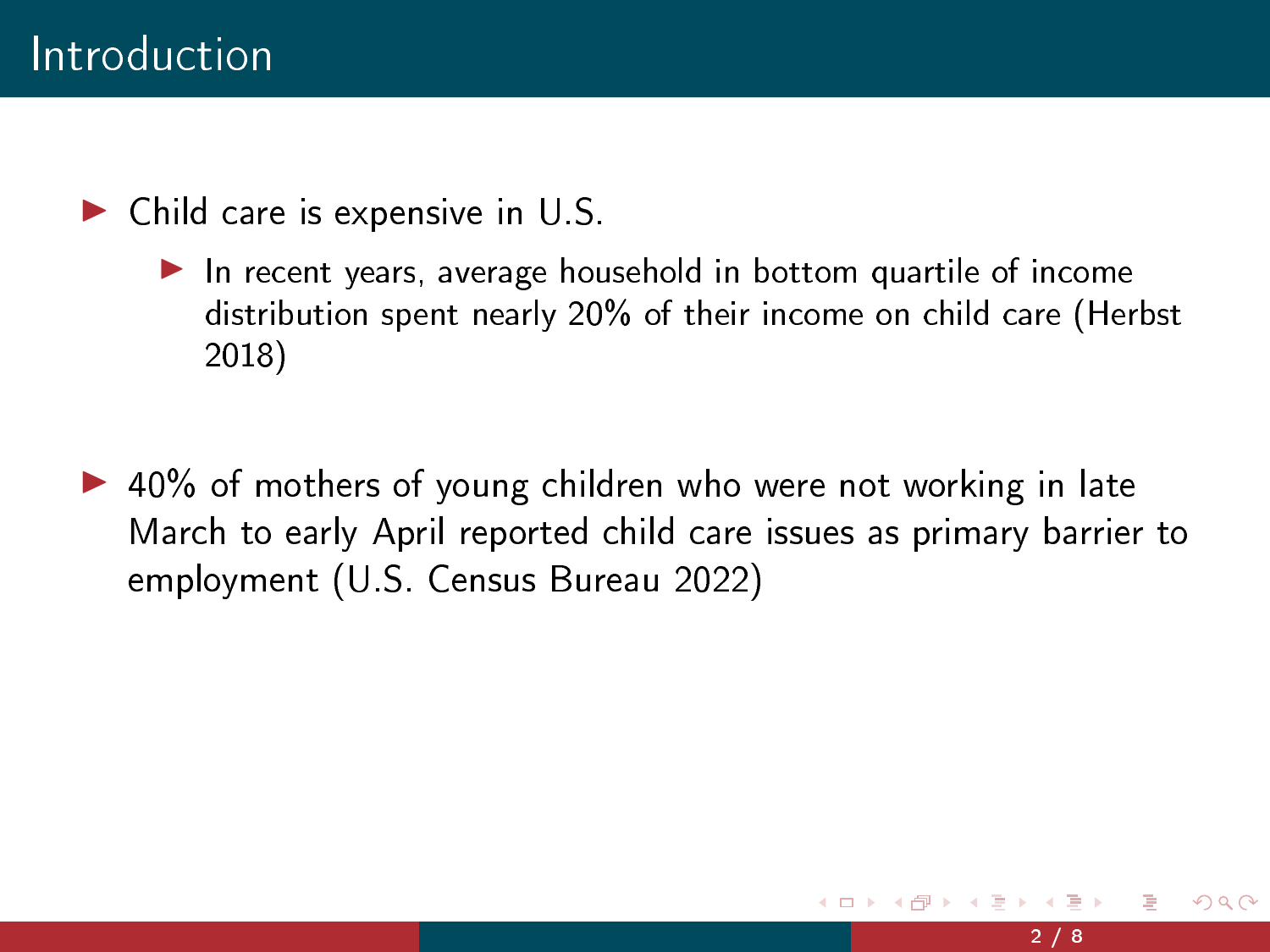$\blacktriangleright$  Child care is expensive in U.S.

- ▶ In recent years, average household in bottom quartile of income distribution spent nearly 20% of their income on child care (Herbst 2018)
- ▶ 40% of mothers of young children who were not working in late March to early April reported child care issues as primary barrier to employment (U.S. Census Bureau 2022)
- ▶ Child and Dependent Care Credit (CDCC) is active labor market policy that decreases out-of-pocket cost of child care for working families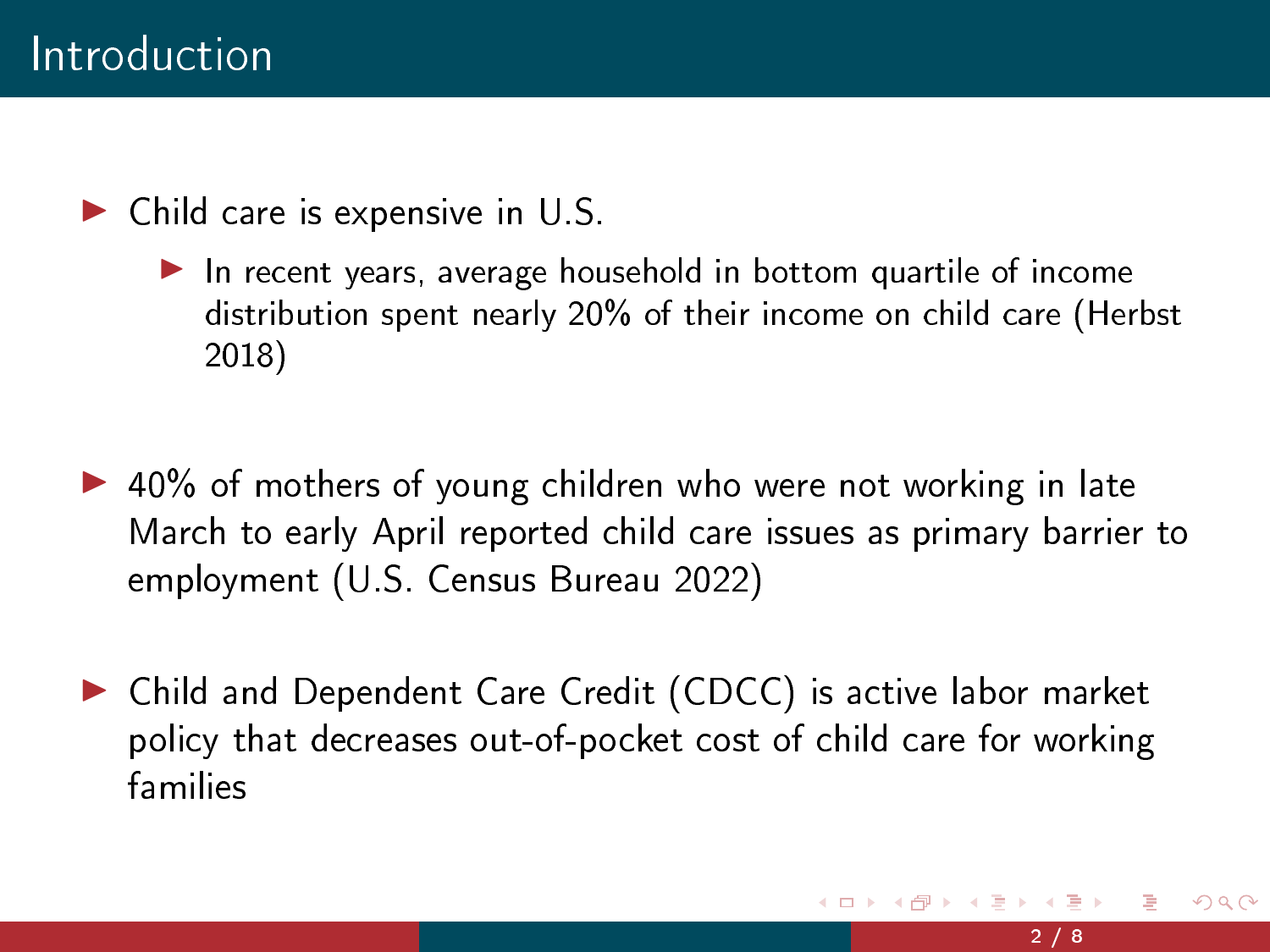▶ Federal tax credit based on income and child care expenses

 $\leftarrow$   $\Box$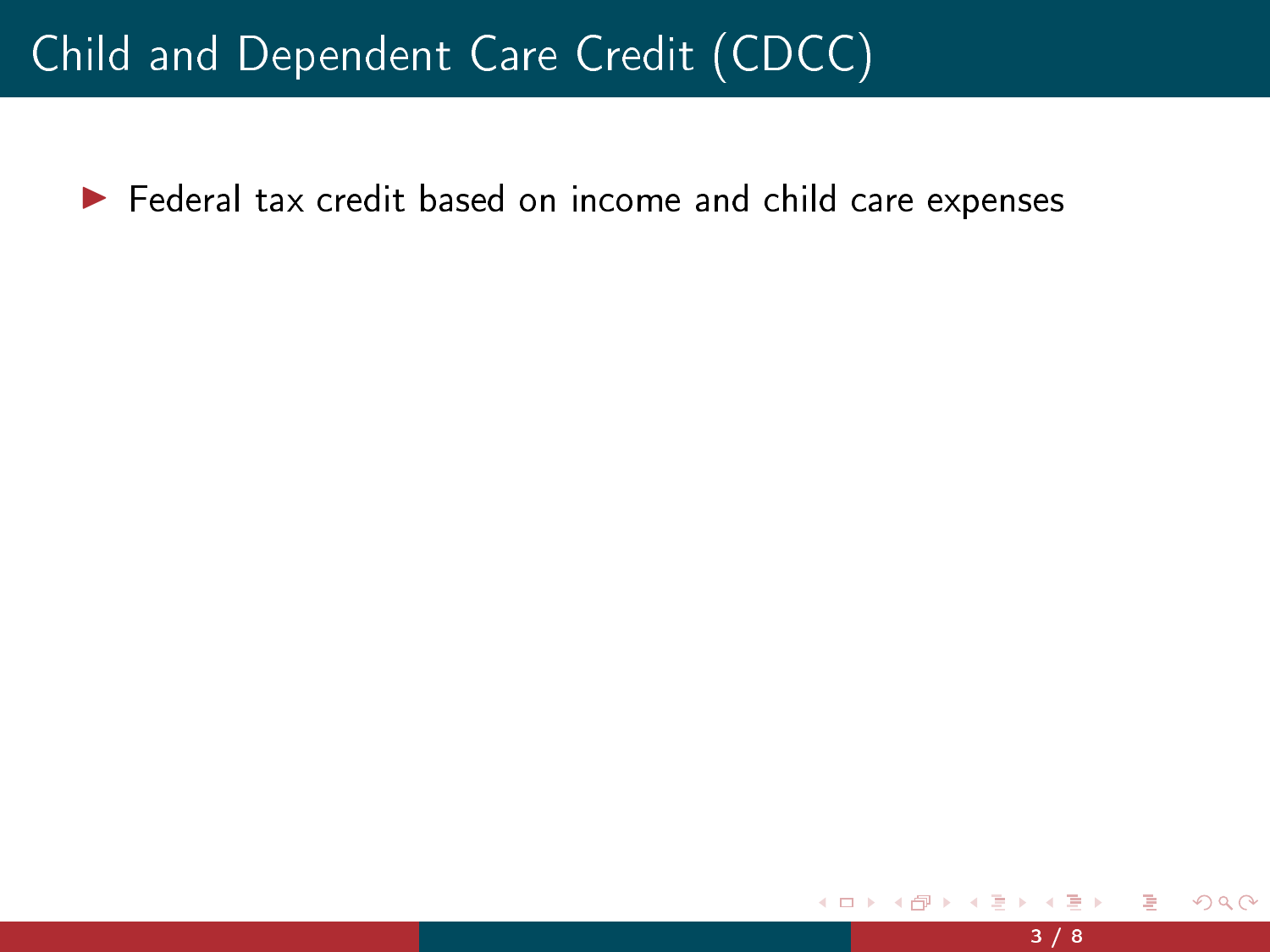- ▶ Federal tax credit based on income and child care expenses
- $\blacktriangleright$  Subsidizes child care costs for families with children  $\langle 13 \rangle$

 $\leftarrow$   $\Box$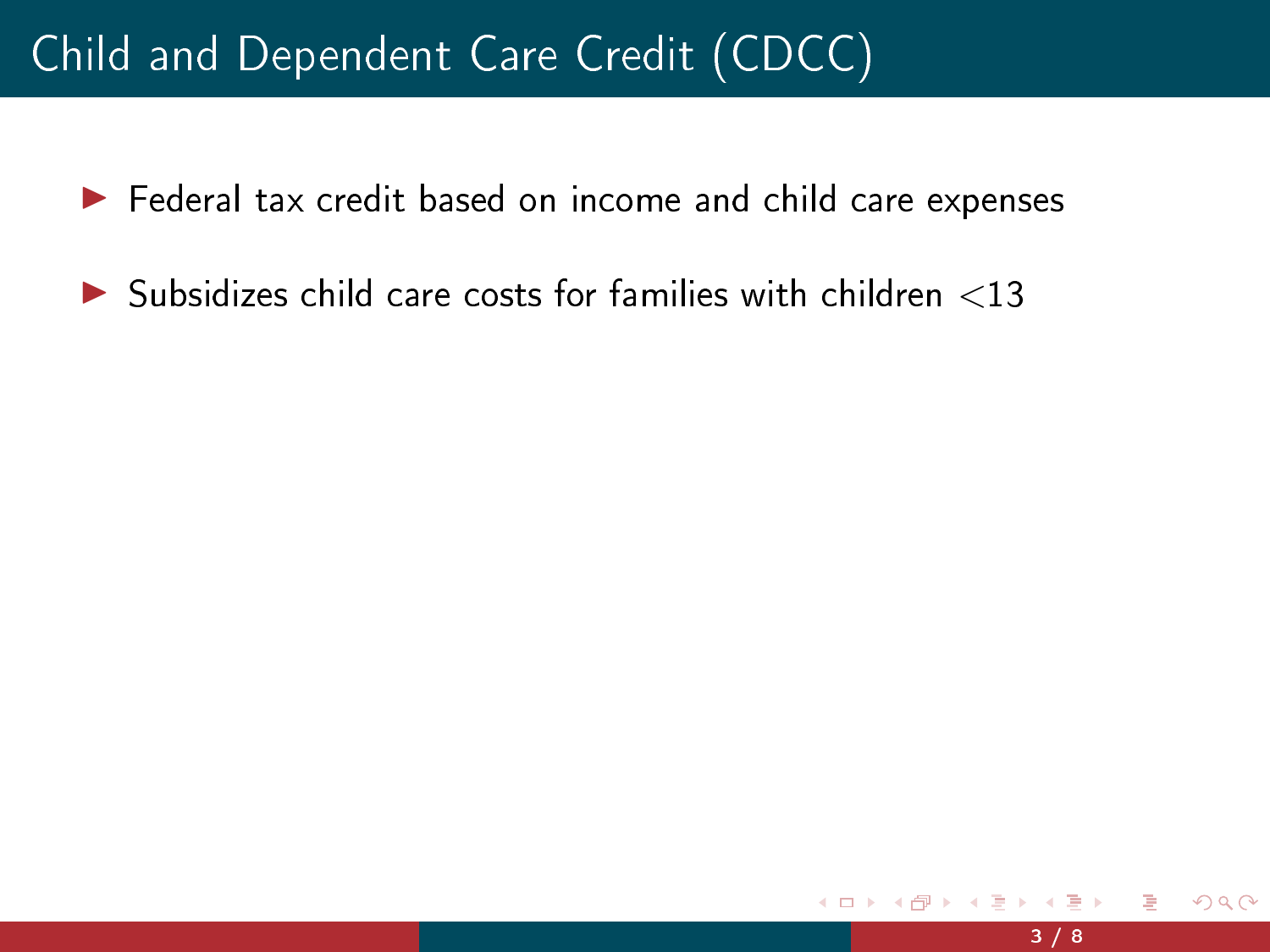- ▶ Federal tax credit based on income and child care expenses
- $\blacktriangleright$  Subsidizes child care costs for families with children  $\langle 13 \rangle$
- $\blacktriangleright$  Each parent has to work to receive benefits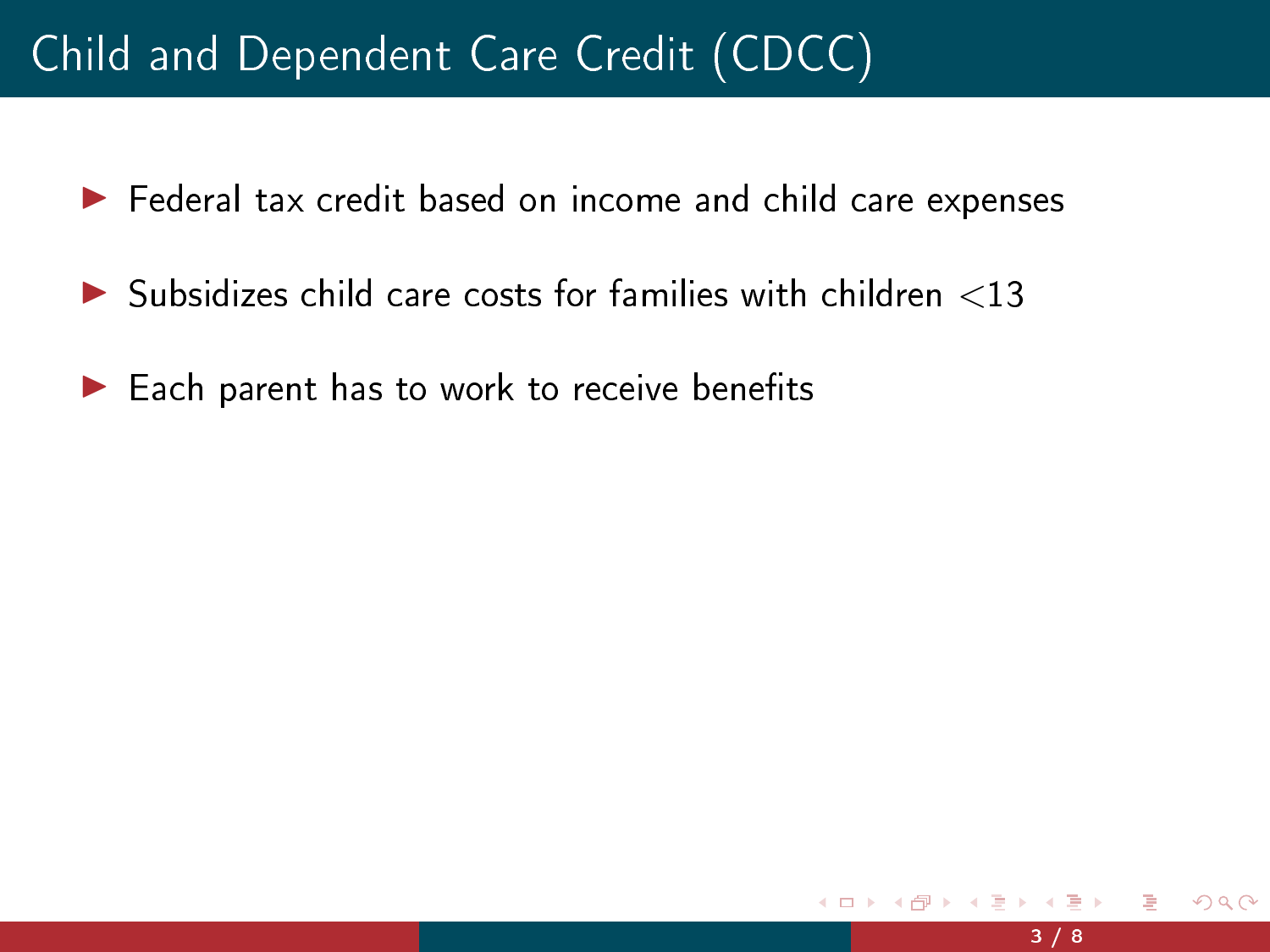- ▶ Federal tax credit based on income and child care expenses
- $\blacktriangleright$  Subsidizes child care costs for families with children  $\langle 13 \rangle$
- $\blacktriangleright$  Each parent has to work to receive benefits
- ▶ Child care can be provided by anyone but taxpayer's spouse or dependent or child's parent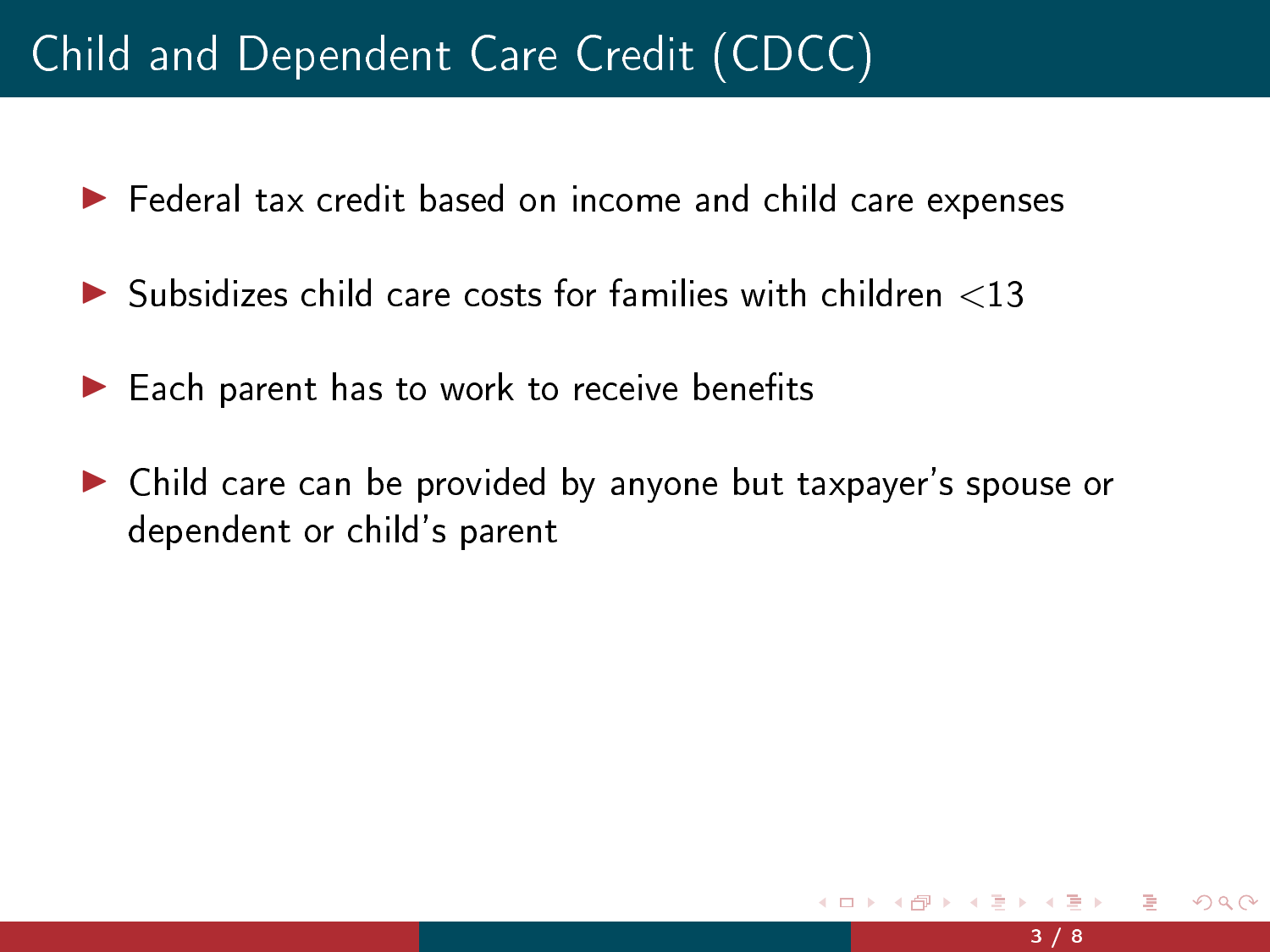- ▶ Federal tax credit based on income and child care expenses
- $\blacktriangleright$  Subsidizes child care costs for families with children  $\langle 13 \rangle$
- $\blacktriangleright$  Each parent has to work to receive benefits
- ▶ Child care can be provided by anyone but taxpayer's spouse or dependent or child's parent
- ▶ To claim credit, taxpayers list earnings, child care expenses, and providers' TIN or SSN on federal Form 2441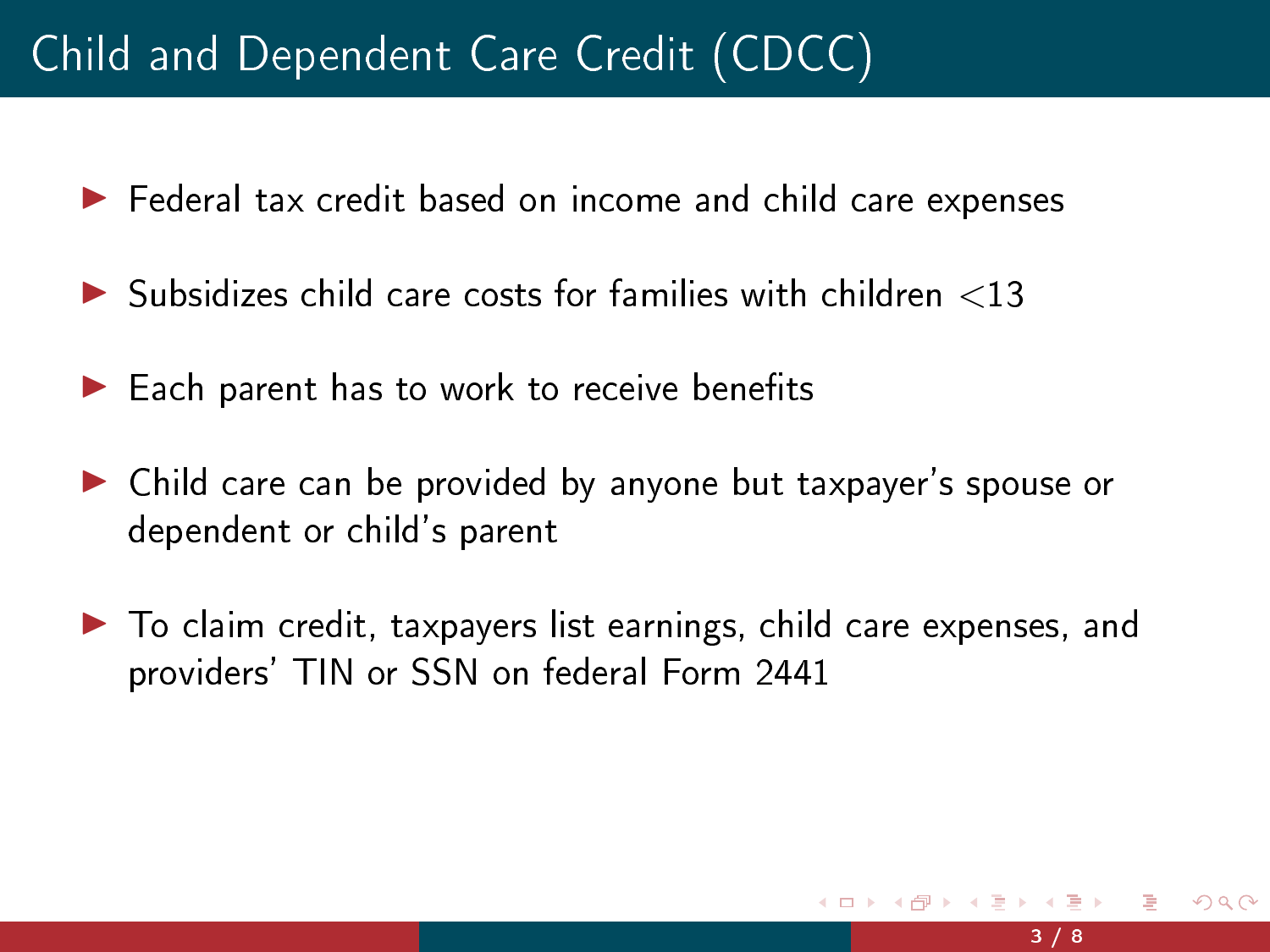- ▶ Federal tax credit based on income and child care expenses
- $\blacktriangleright$  Subsidizes child care costs for families with children  $<$ 13
- $\blacktriangleright$  Each parent has to work to receive benefits
- ▶ Child care can be provided by anyone but taxpayer's spouse or dependent or child's parent
- ▶ To claim credit, taxpayers list earnings, child care expenses, and providers' TIN or SSN on federal Form 2441
- ▶ About half of states supplement federal credit with their own state child care credits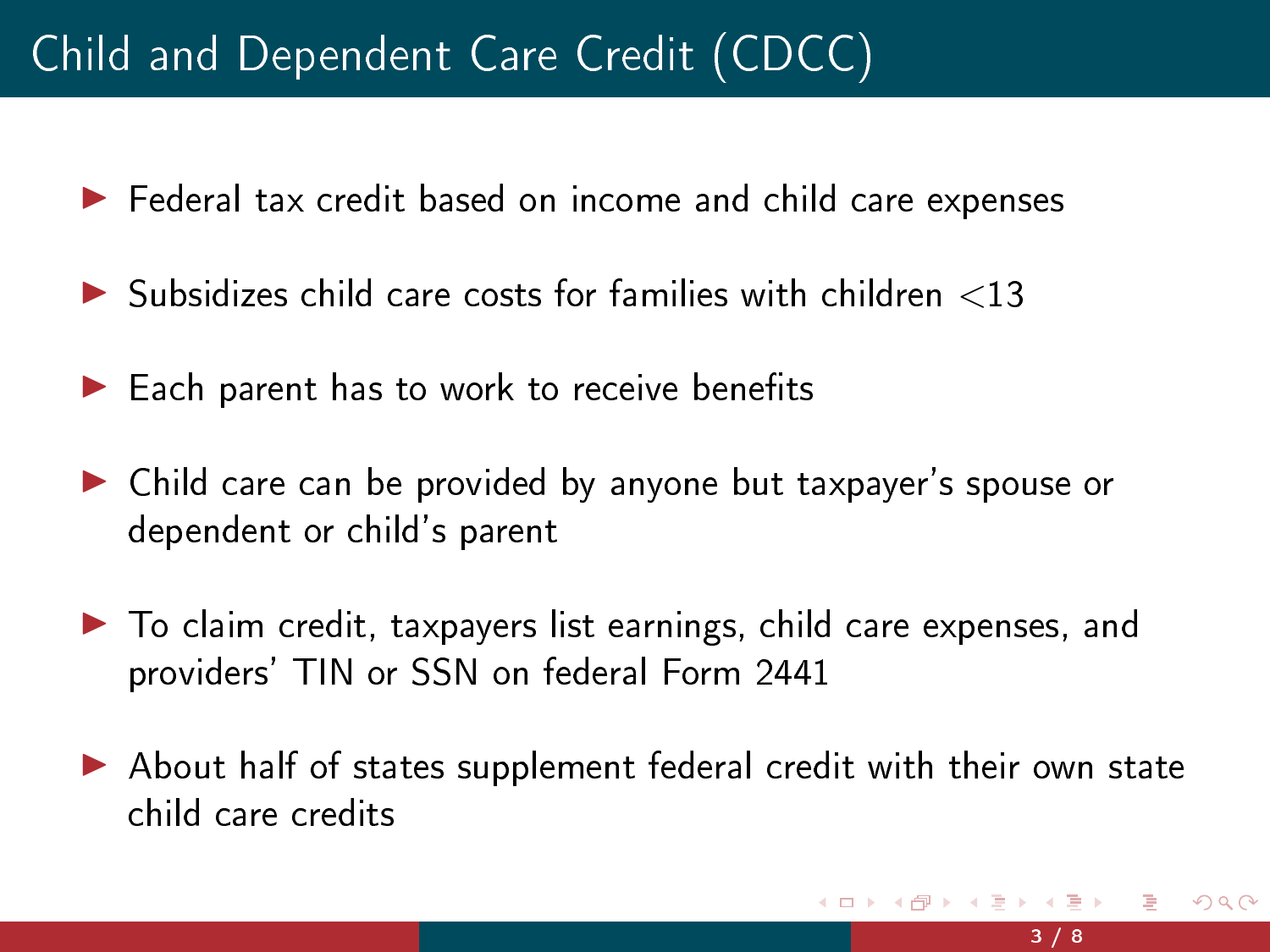# American Rescue Plan Act of 2021 Temporarily Expanded  $\overline{\mathsf{B}}$ enefits

|              | 2003-2020            | 2021                 |
|--------------|----------------------|----------------------|
| Max expenses | \$3,000 per child    | \$8,000 per child    |
| Max credit   | 1 child: \$1,050     | 1 child: \$4,000     |
|              | 2+ children: \$2,100 | 2+ children: \$8,000 |
| Refundable?  | N٥                   | Yes                  |

Benefit increases set to expire in 2022

 $\leftarrow$   $\Box$ 

 $QQ$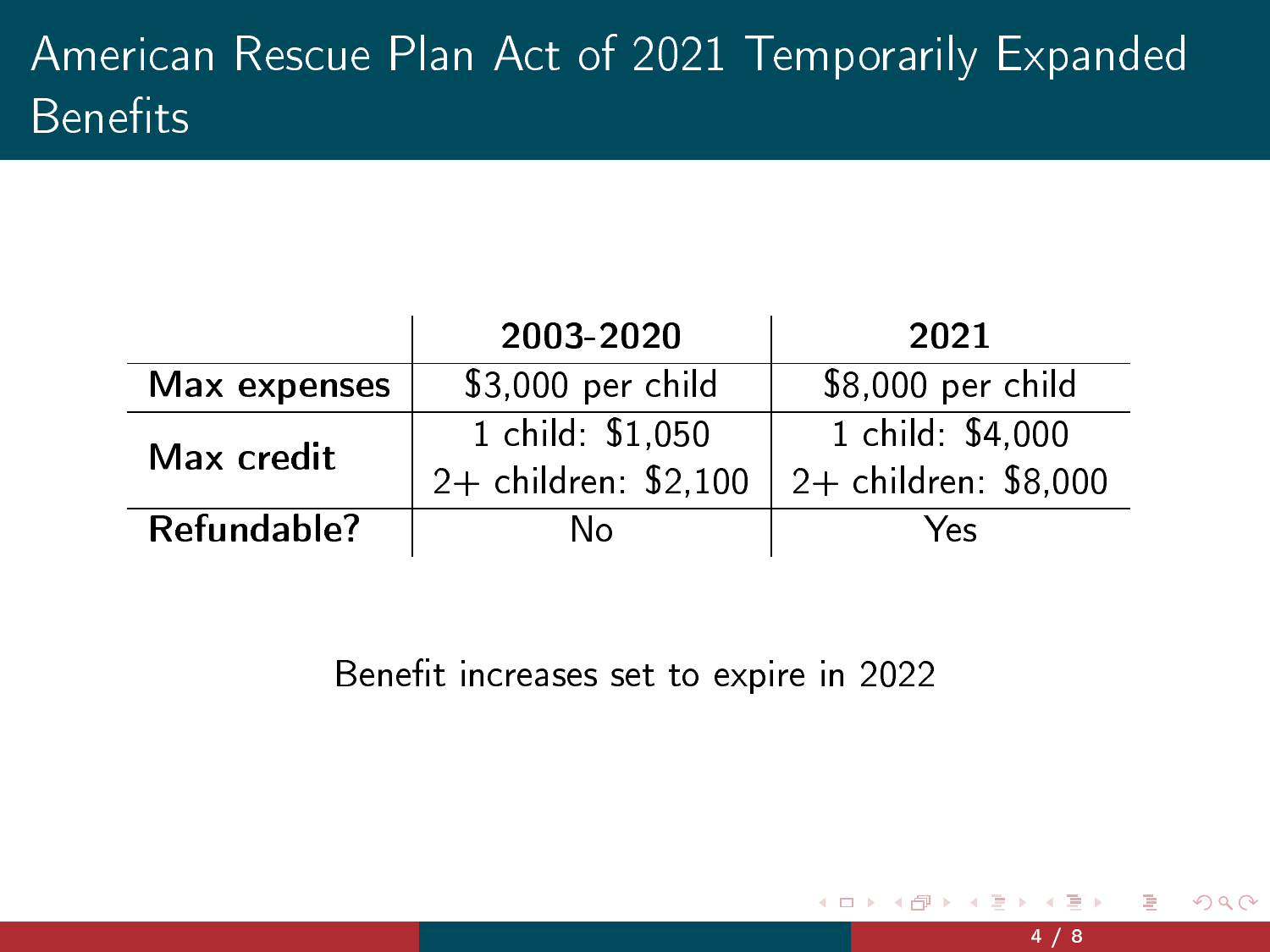$\blacktriangleright$  I use differential increases in generosity across states and family sizes generated by 2003 expansion to estimate effects of CDCC generosity on paid child care use and labor supply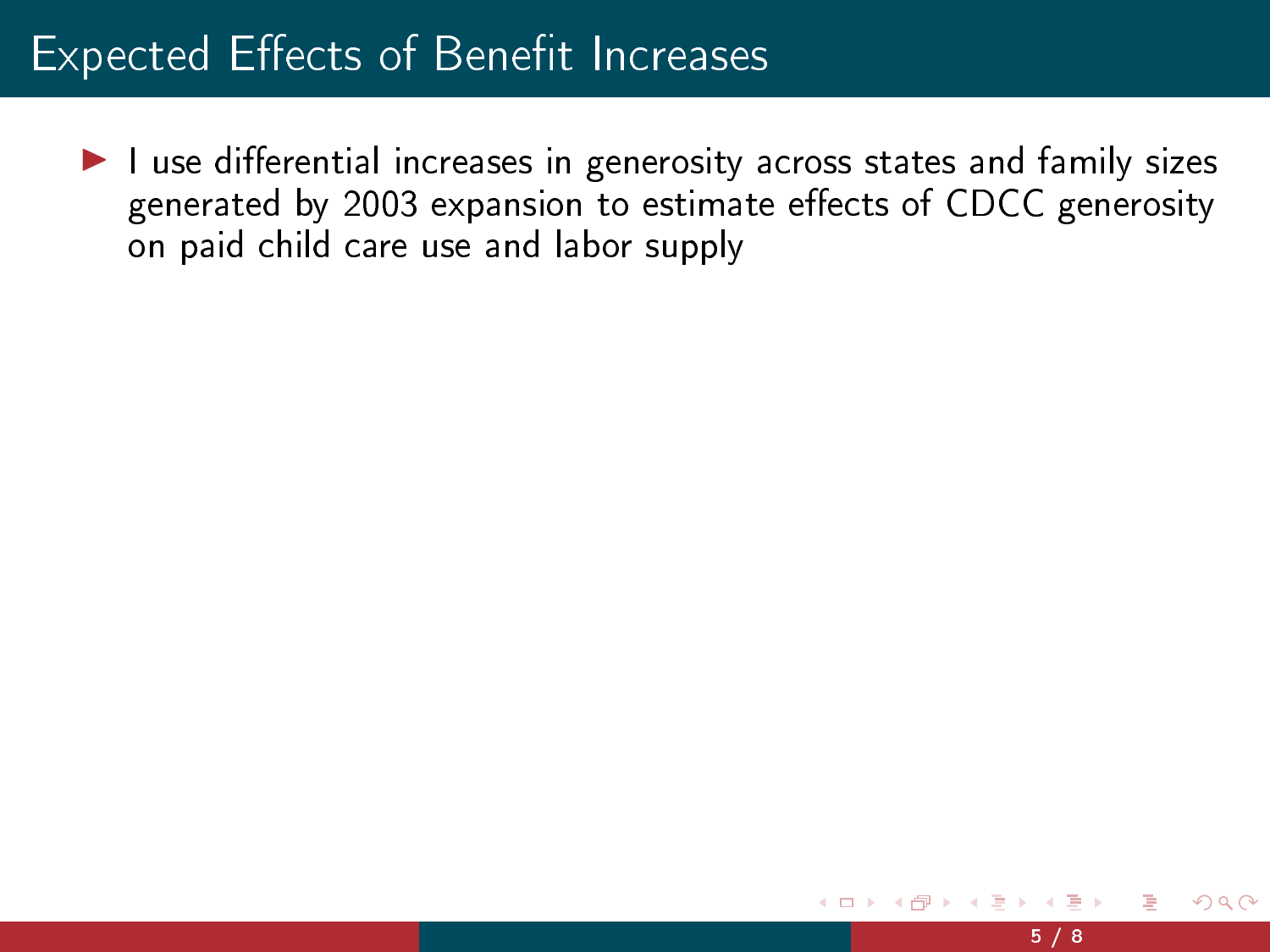- $\blacktriangleright$  I use differential increases in generosity across states and family sizes generated by 2003 expansion to estimate effects of CDCC generosity on paid child care use and labor supply
	- ▶ Small increases in benefits increase paid child care use and increase work among married mothers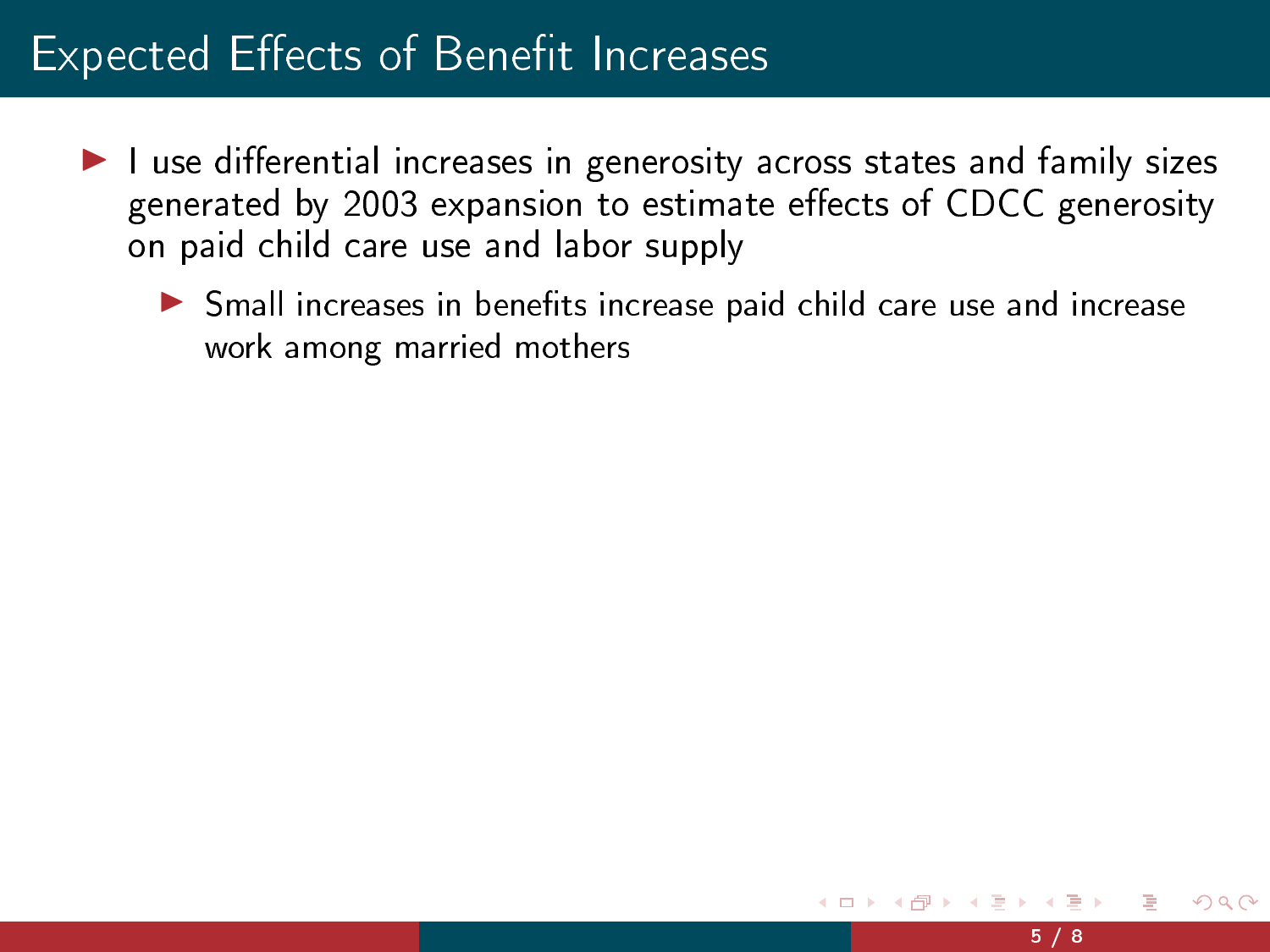- $\blacktriangleright$  I use differential increases in generosity across states and family sizes generated by 2003 expansion to estimate effects of CDCC generosity on paid child care use and labor supply
	- $\triangleright$  Small increases in benefits increase paid child care use and increase work among married mothers
	- ▶ Increases in work among mothers of very young children  $\rightarrow$  benefits could generate long-run earnings gains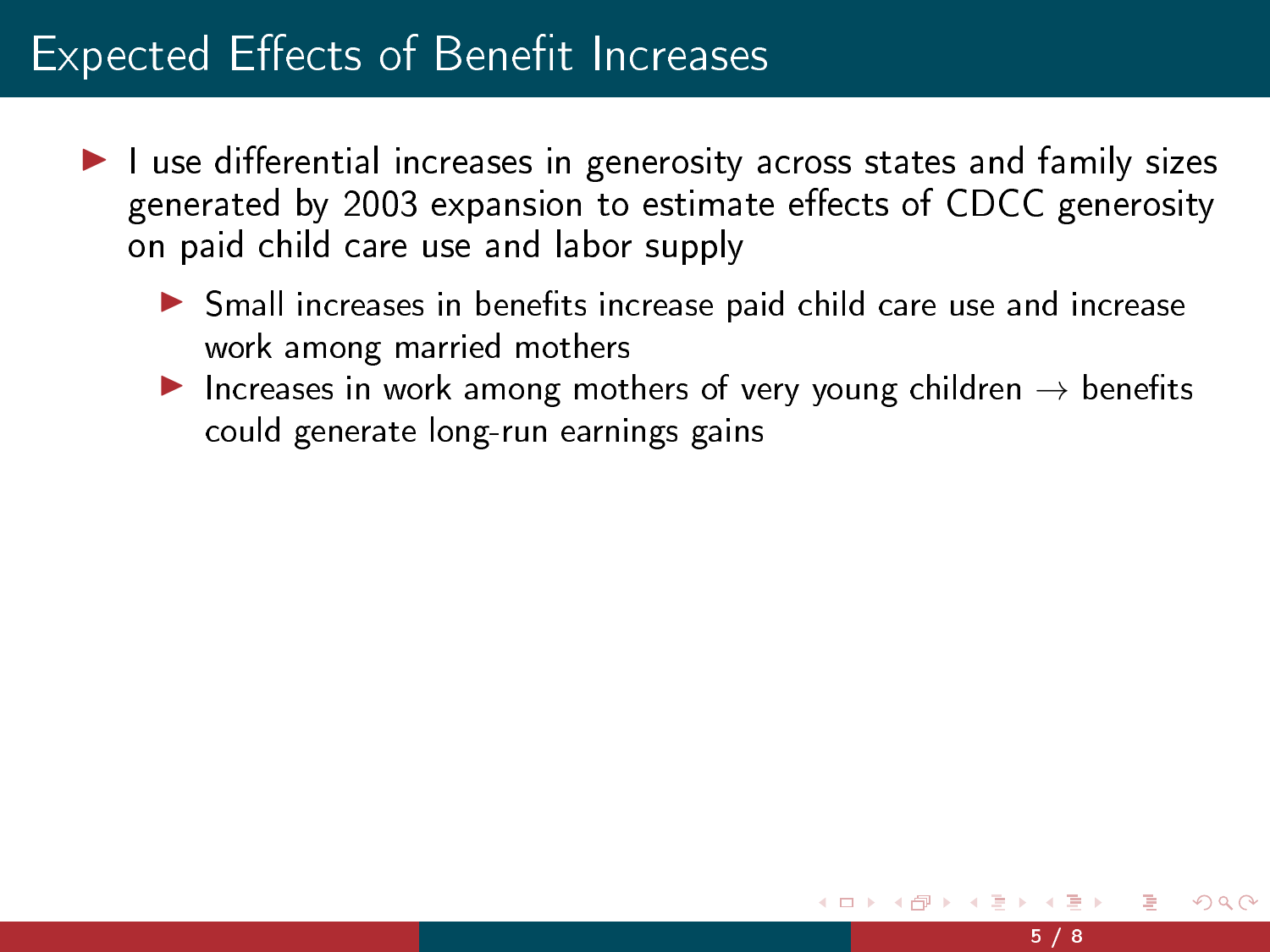- $\blacktriangleright$  I use differential increases in generosity across states and family sizes generated by 2003 expansion to estimate effects of CDCC generosity on paid child care use and labor supply
	- $\blacktriangleright$  Small increases in benefits increase paid child care use and increase work among married mothers
	- ▶ Increases in work among mothers of very young children  $\rightarrow$  benefits could generate long-run earnings gains
- ▶ While increased generosity likely would increase work, large benefit increases could substantially increase prices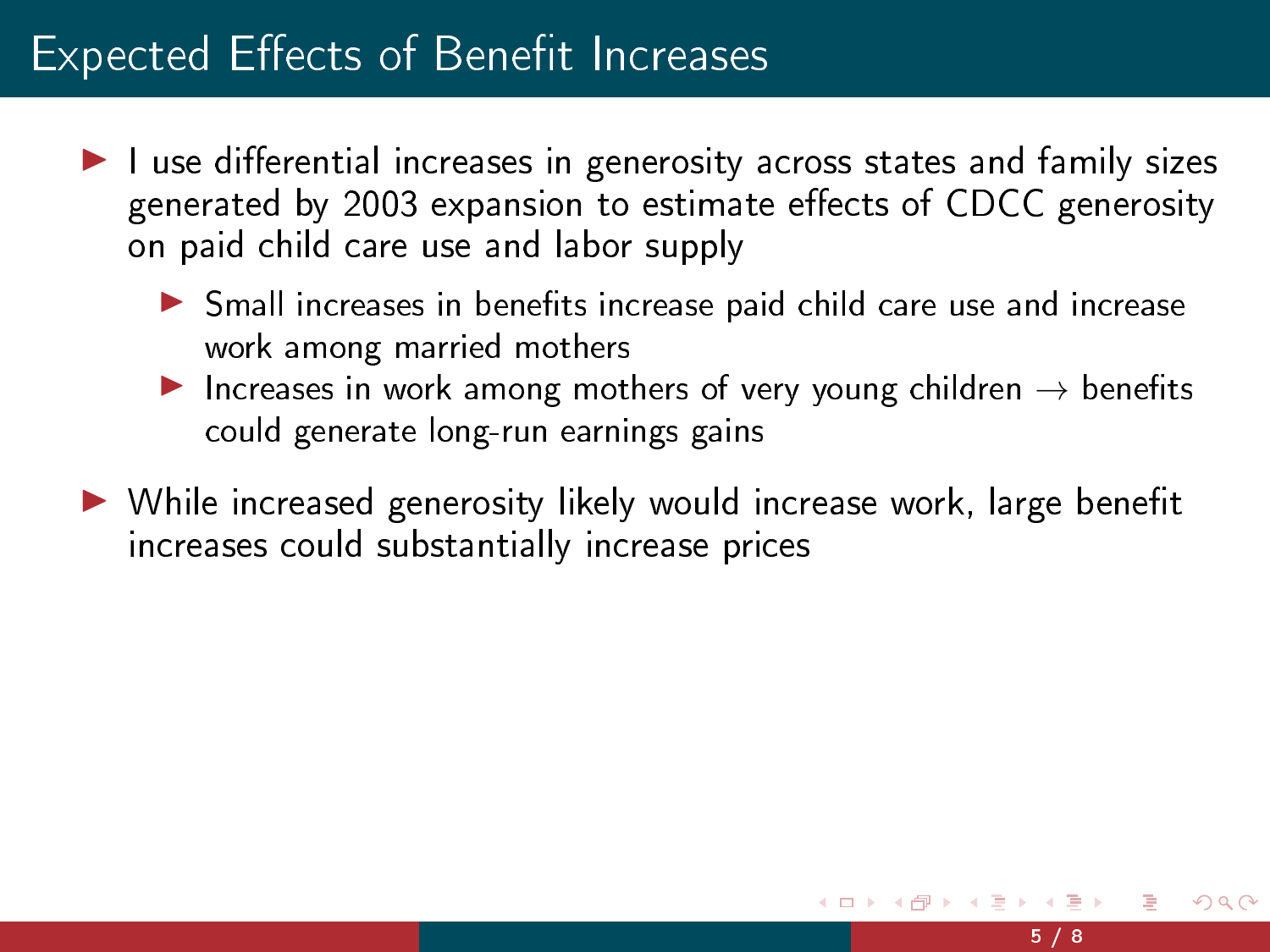- $\blacktriangleright$  I use differential increases in generosity across states and family sizes generated by 2003 expansion to estimate effects of CDCC generosity on paid child care use and labor supply
	- $\blacktriangleright$  Small increases in benefits increase paid child care use and increase work among married mothers
	- ▶ Increases in work among mothers of very young children  $\rightarrow$  benefits could generate long-run earnings gains
- ▶ While increased generosity likely would increase work, large benefit increases could substantially increase prices
	- ▶ Rodgers (2018) shows that over half of every CDCC dollar is passed through to providers in form of higher prices and wages

つへい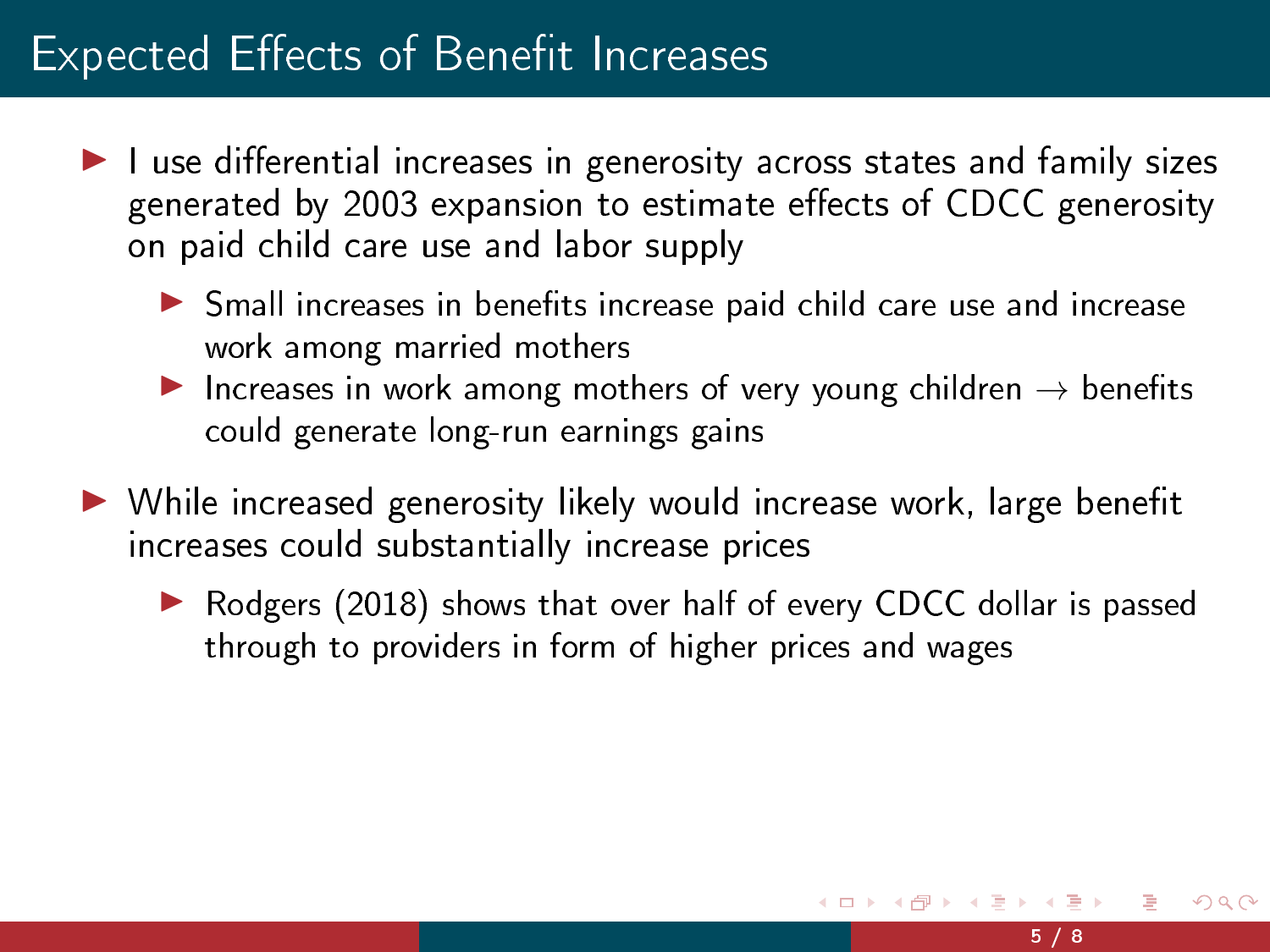- $\blacktriangleright$  I use differential increases in generosity across states and family sizes generated by 2003 expansion to estimate effects of CDCC generosity on paid child care use and labor supply
	- $\blacktriangleright$  Small increases in benefits increase paid child care use and increase work among married mothers
	- ▶ Increases in work among mothers of very young children  $\rightarrow$  benefits could generate long-run earnings gains
- ▶ While increased generosity likely would increase work, large benefit increases could substantially increase prices
	- ▶ Rodgers (2018) shows that over half of every CDCC dollar is passed through to providers in form of higher prices and wages
	- ▶ Increases in child care workers' wages could bolster supply side of child care market

つへい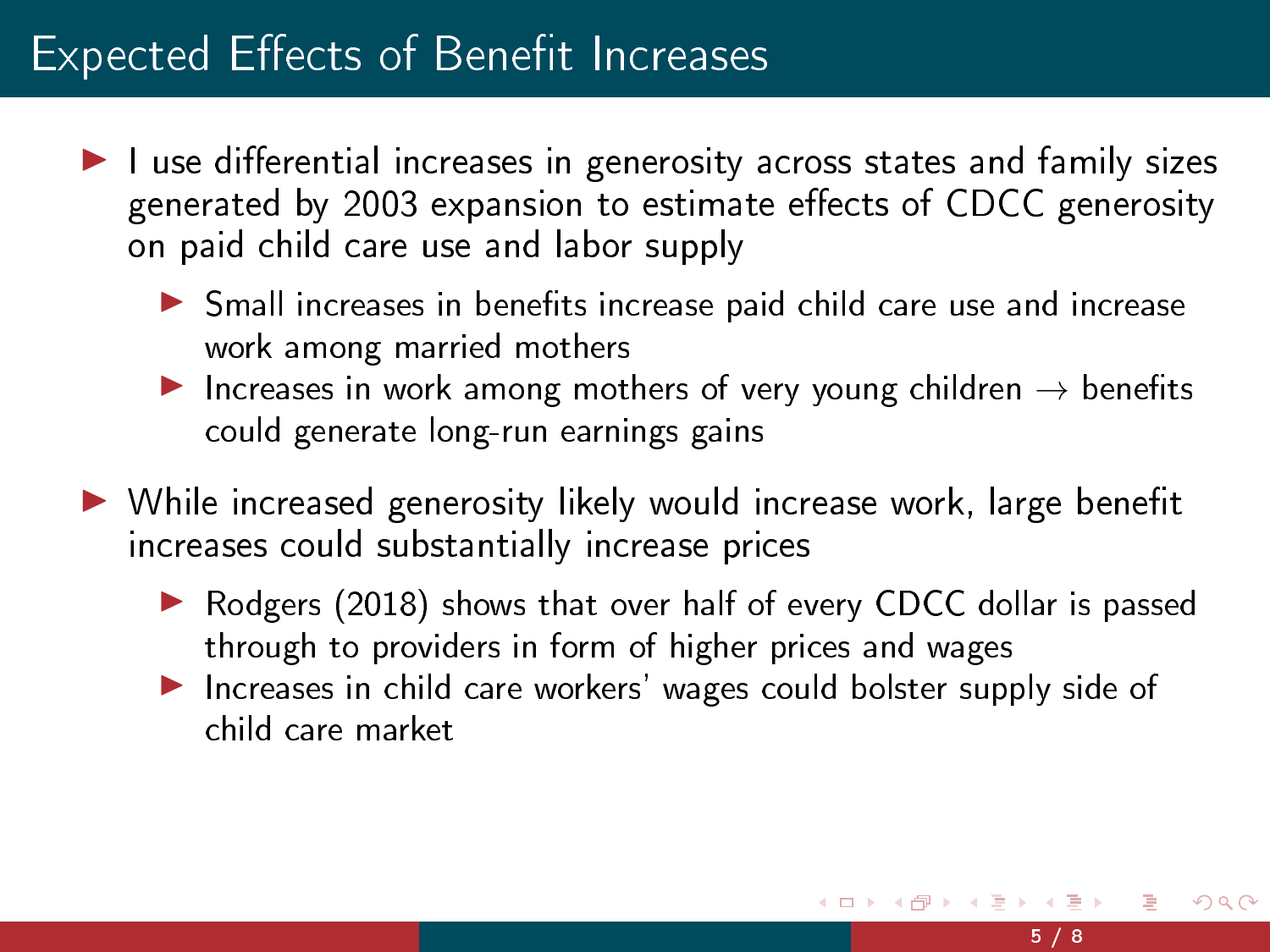- $\blacktriangleright$  I use differential increases in generosity across states and family sizes generated by 2003 expansion to estimate effects of CDCC generosity on paid child care use and labor supply
	- $\triangleright$  Small increases in benefits increase paid child care use and increase work among married mothers
	- ▶ Increases in work among mothers of very young children  $\rightarrow$  benefits could generate long-run earnings gains
- ▶ While increased generosity likely would increase work, large benefit increases could substantially increase prices
	- ▶ Rodgers (2018) shows that over half of every CDCC dollar is passed through to providers in form of higher prices and wages
	- ▶ Increases in child care workers' wages could bolster supply side of child care market
	- ▶ Increases in nonrefundable CDCC generosity could increase prices for low-income families, who would not benefit and already spend higher proportion of income on child care (Herbst 2018)

 $\Omega$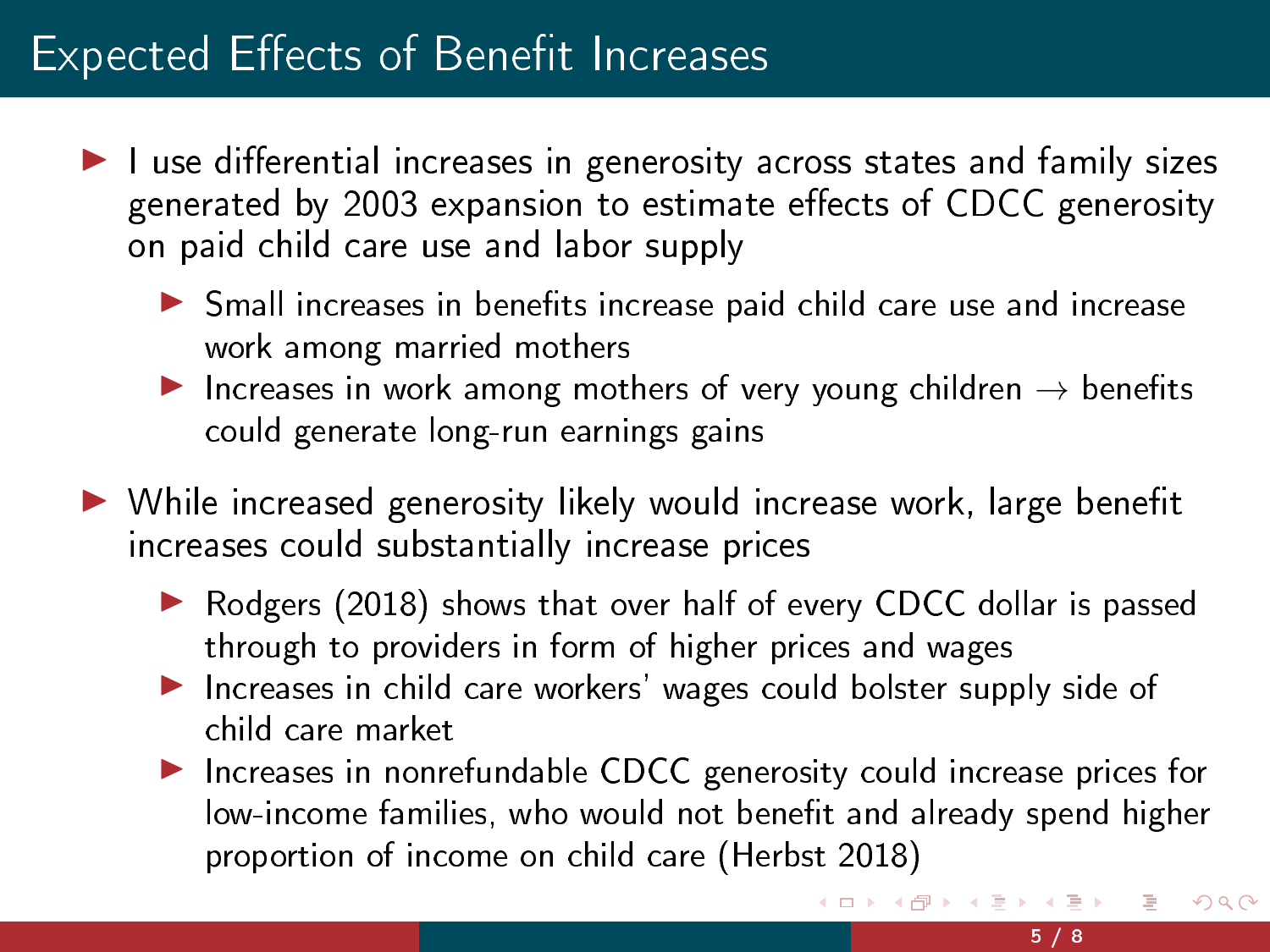

 $\rightarrow$ 

4 0 8 1

 $\left\langle 1\right\rangle$  $\sim$  $\left($ Э×. 重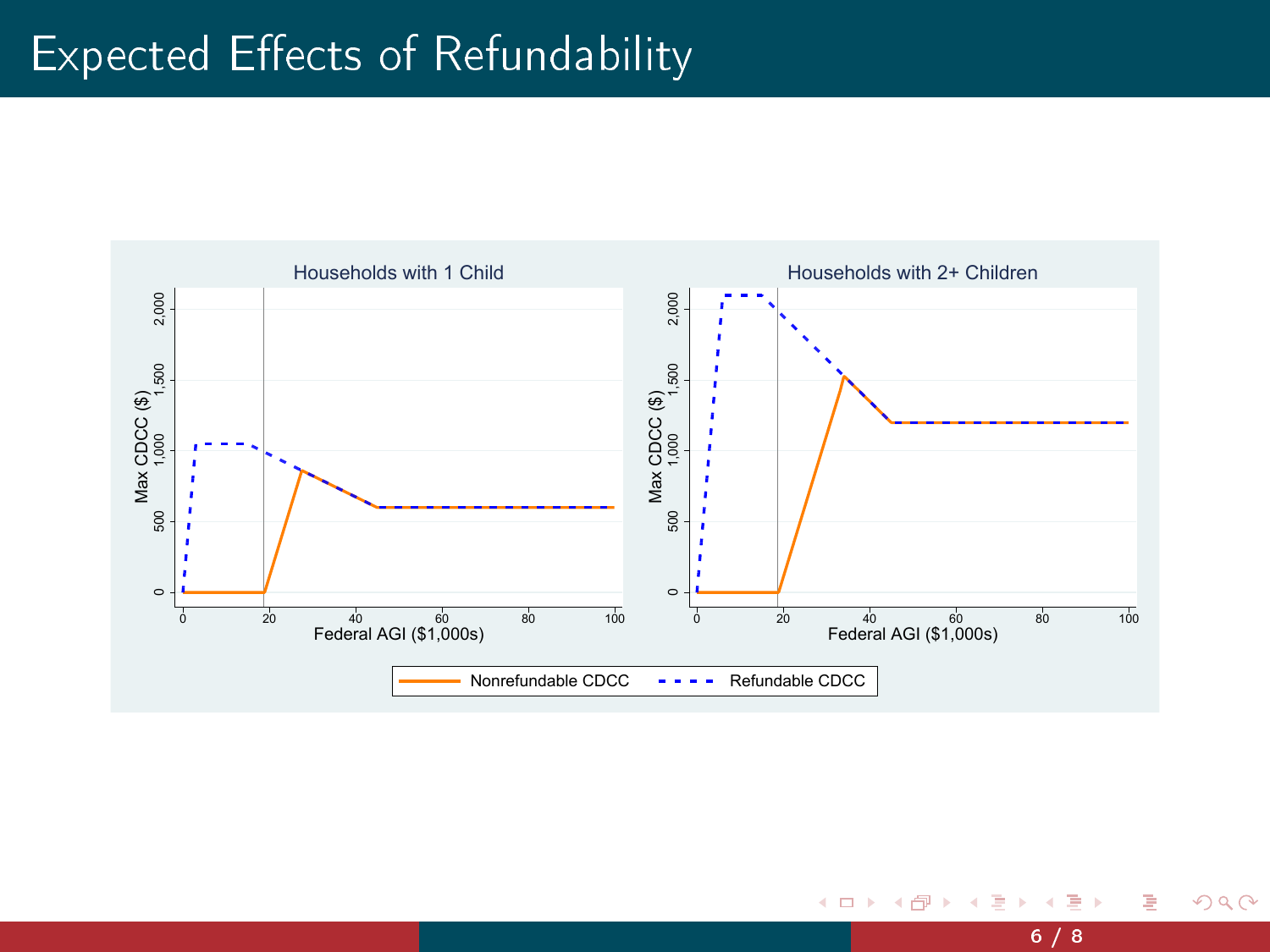▶ Based on pre-pandemic data, I estimate that under permanently refundable credit, 5% of single parents gain eligibility and receive on average  $> $1,000$  per year, all else equal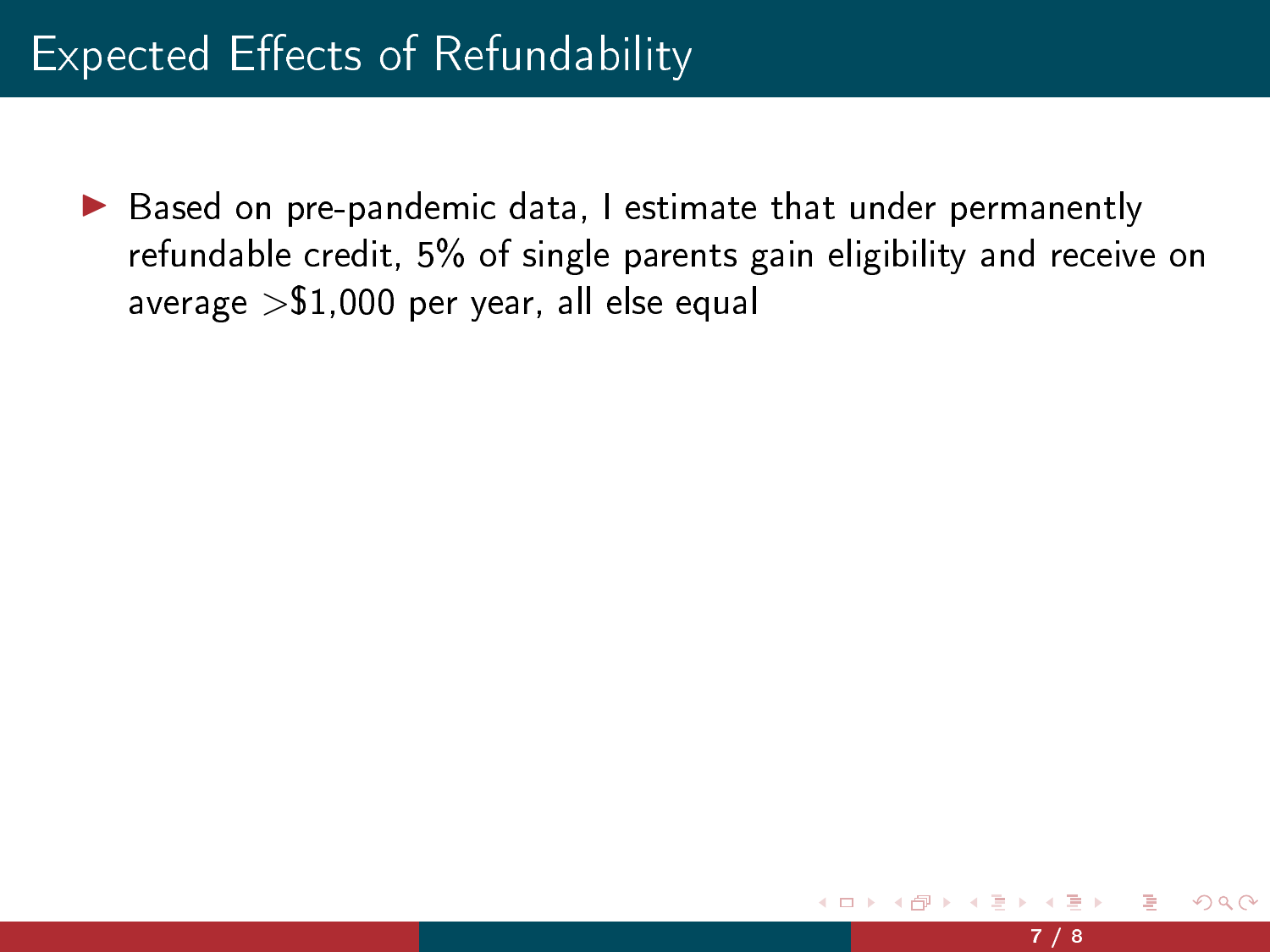- ▶ Based on pre-pandemic data, I estimate that under permanently refundable credit, 5% of single parents gain eligibility and receive on average  $> $1,000$  per year, all else equal
- ▶ Eligibility increases are largest among Black and Hispanic households

つへい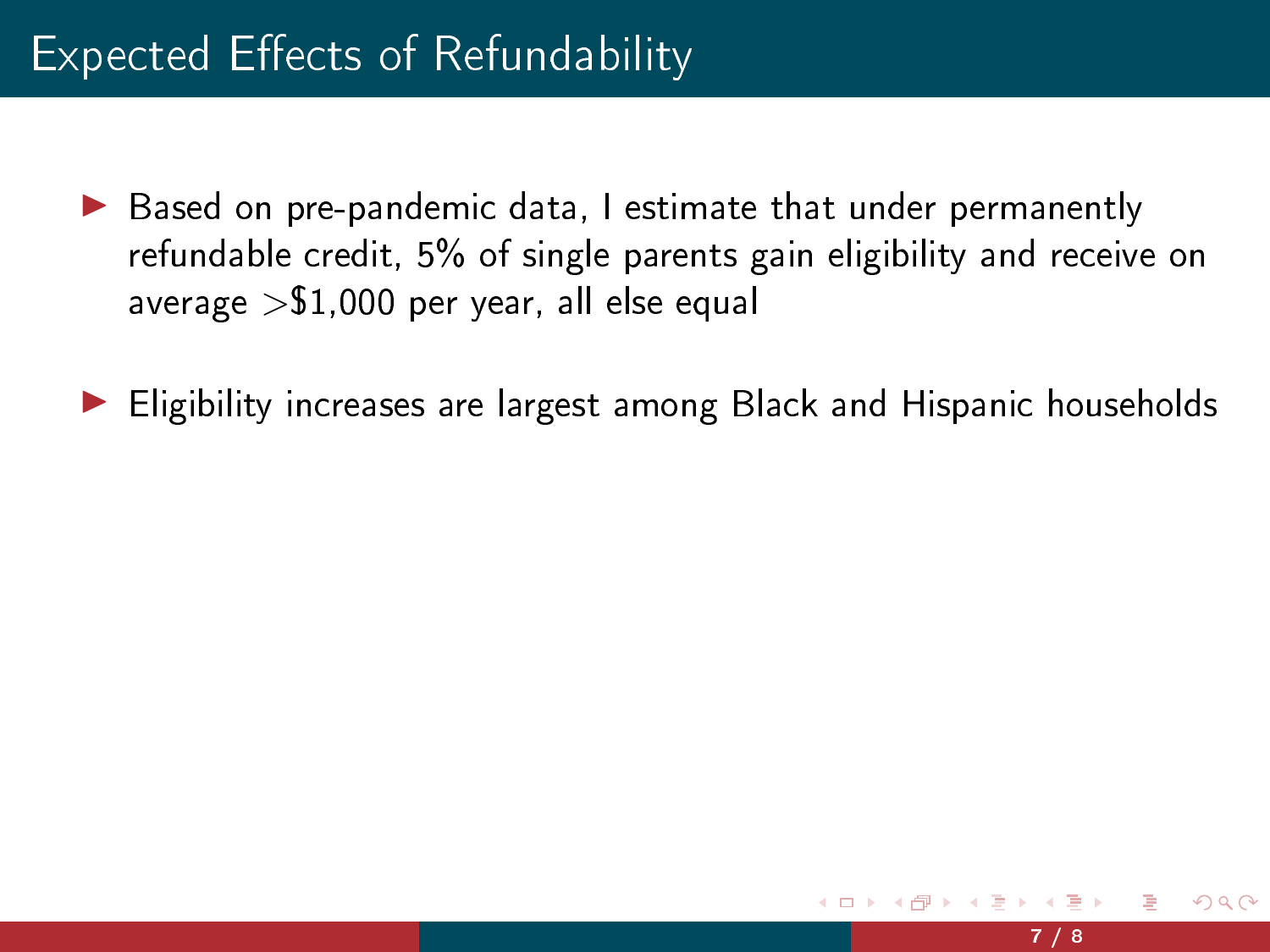- ▶ Based on pre-pandemic data, I estimate that under permanently refundable credit, 5% of single parents gain eligibility and receive on average  $> $1,000$  per year, all else equal
- ▶ Eligibility increases are largest among Black and Hispanic households
- ▶ Average increases in mtrs among moderate-income taxpayers (0.02) are relatively small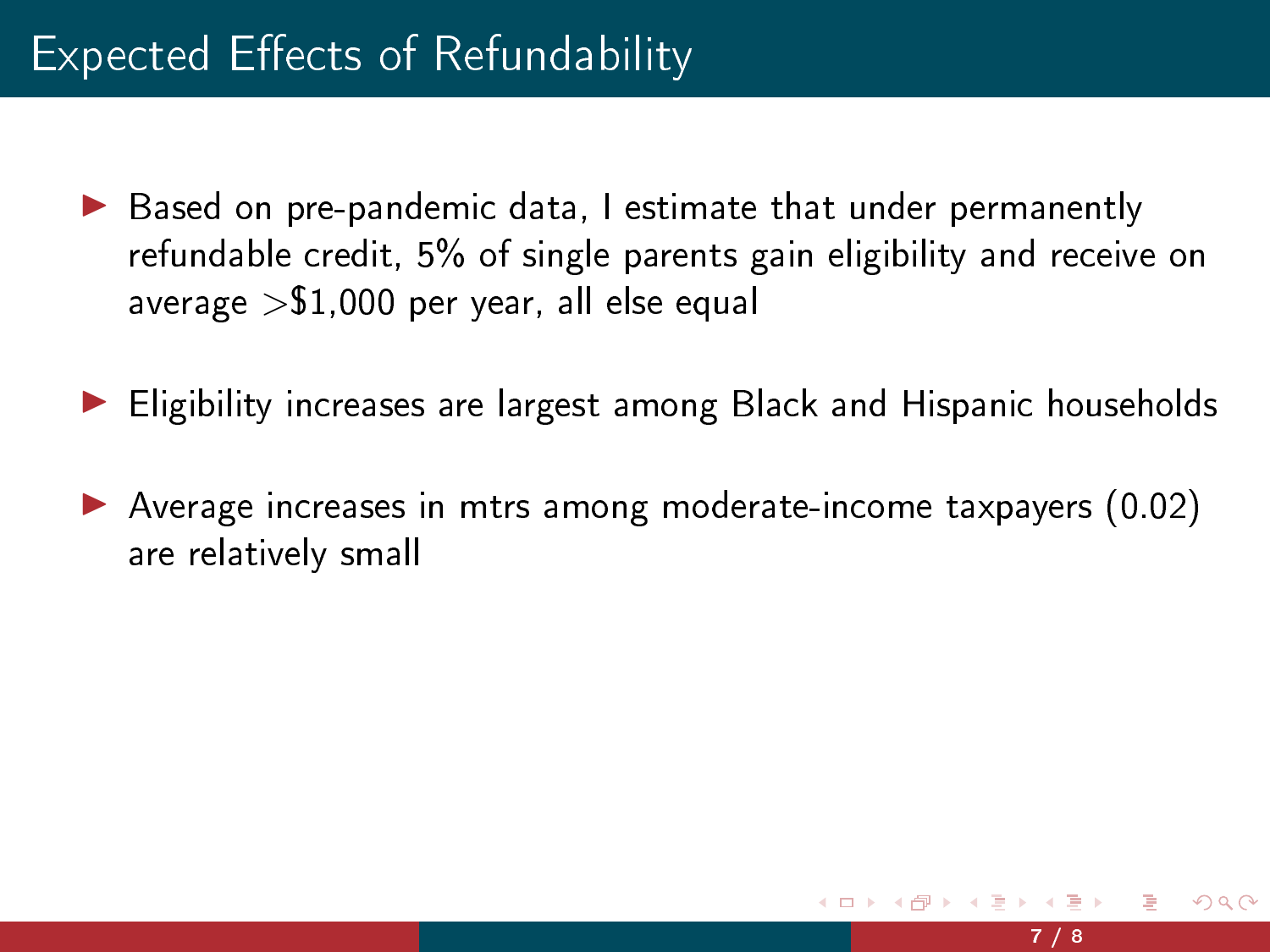- ▶ Based on pre-pandemic data, I estimate that under permanently refundable credit, 5% of single parents gain eligibility and receive on average  $> $1,000$  per year, all else equal
- ▶ Eligibility increases are largest among Black and Hispanic households
- ▶ Average increases in mtrs among moderate-income taxpayers (0.02) are relatively small
- ▶ Evidence suggests that making CDCC permanently refundable would increase work and child care spending among low-income parents (Eissa and Liebman 1996; Hoynes and Patel 2018; Keane and Moffitt 1998; Meyer and Rosenbaum 2001; Michelmore and Pilkauskas 2021; Miller and Mumford 2015; Pepin 2020)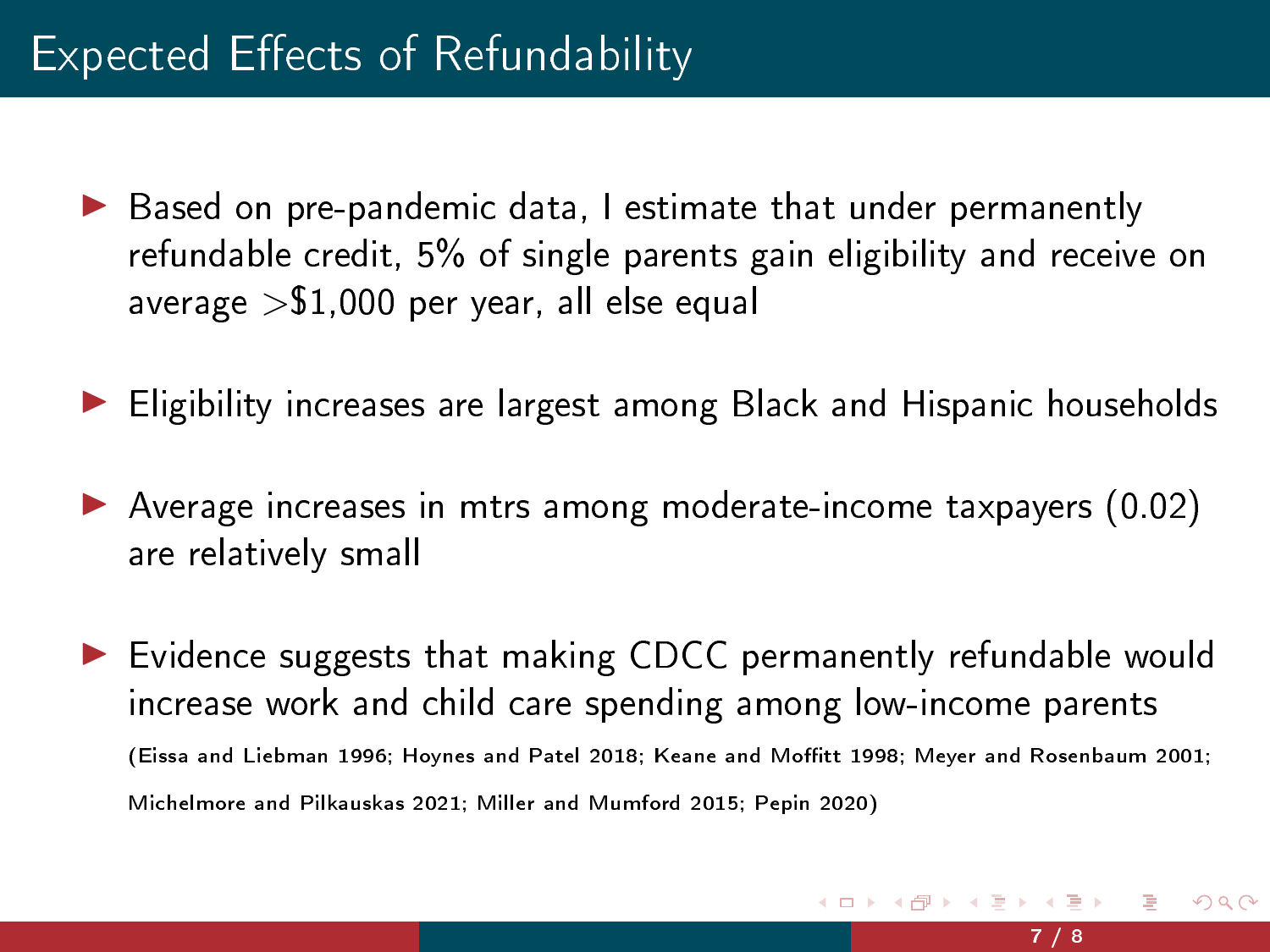#### Concerns about Effects on Child Care Quality

 $\blacktriangleright$  Federal CDCC benefits are not tied to child care quality

 $\leftarrow$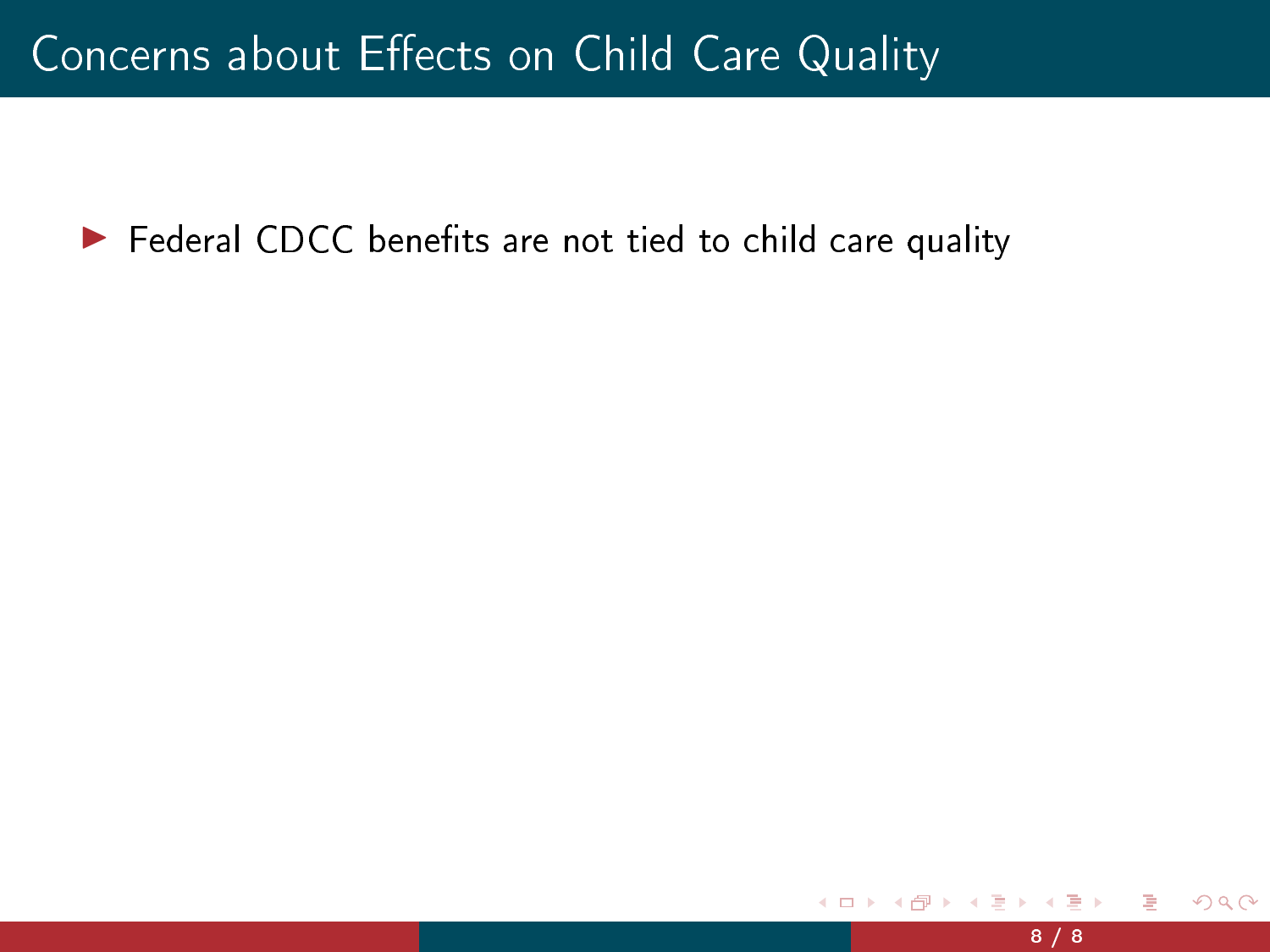$\blacktriangleright$  Federal CDCC benefits are not tied to child care quality

 $\blacktriangleright$  In light of mixed evidence on effects of subsidized child care on children's outcomes (Baker, Gruber, and Milligan 2008; Havnes and Mogstad 2011; Kottelenberg and Lehrer 2017), it is possible refundability or increases in credit generosity would make children worse o